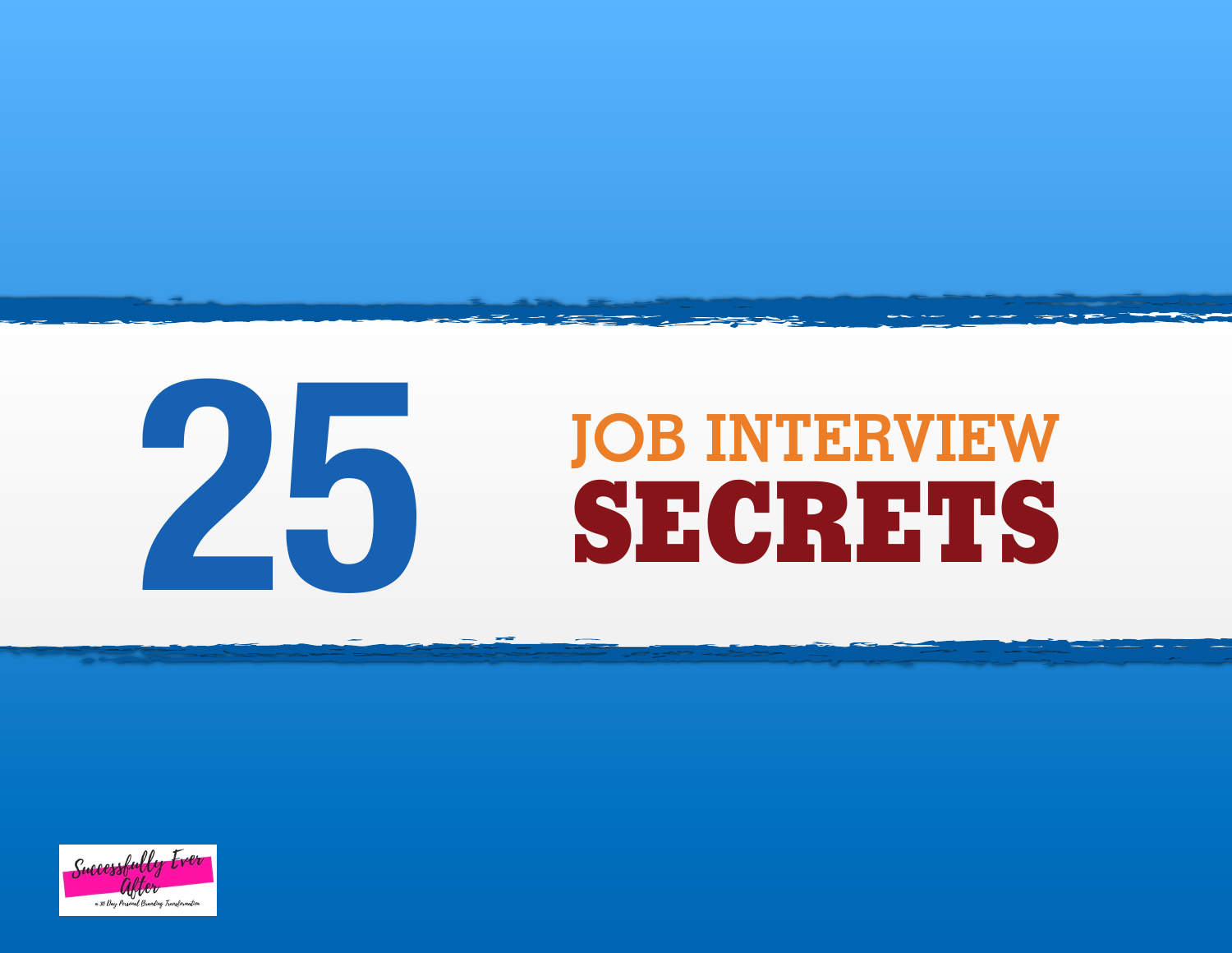Getting a job is hard work!

You've sent out your resumes and you've got a call back for an interview, but now what?

These simple job interview secrets will help you make a great impression and give you an advantage so you can land the job!

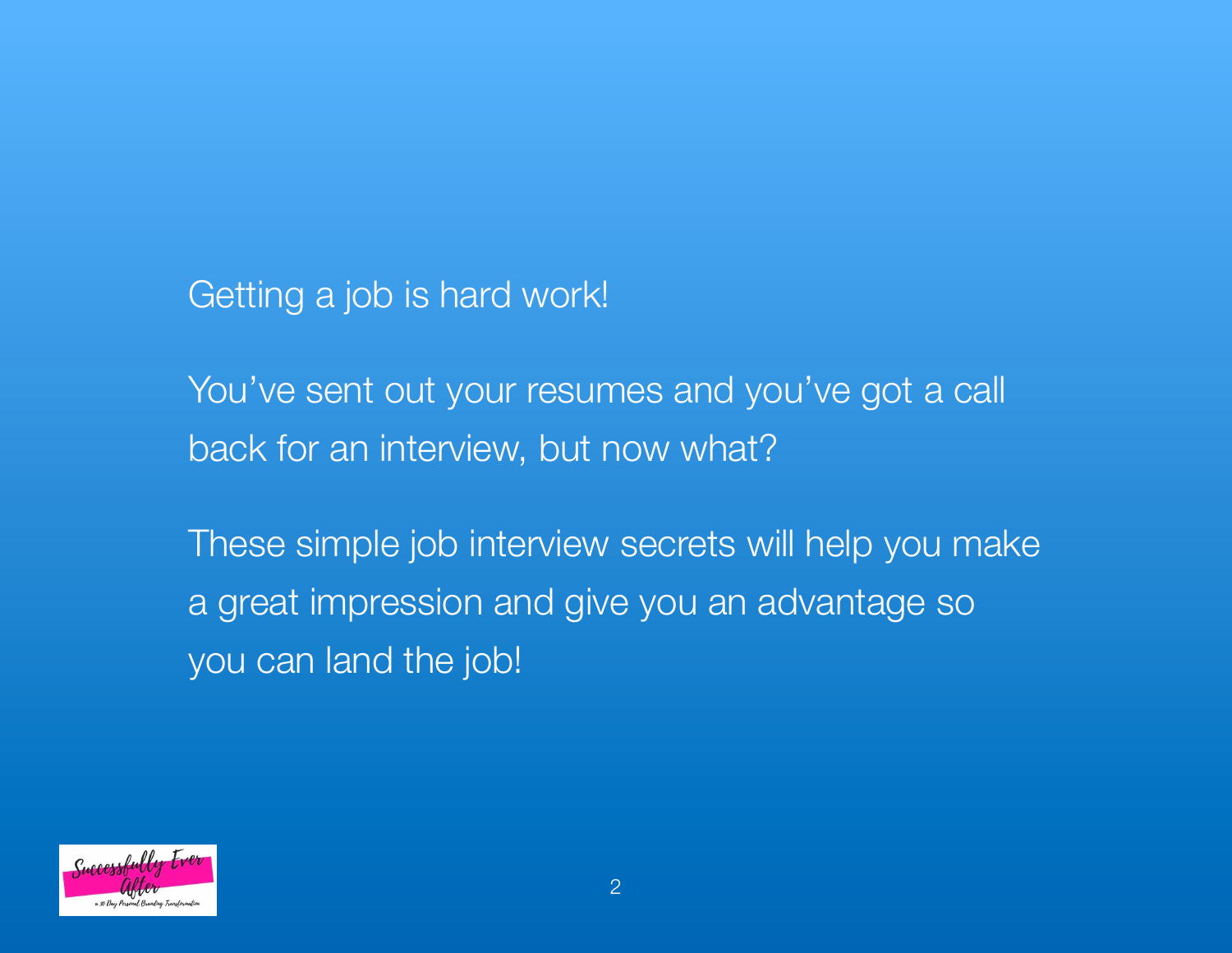# **1. DO YOUR HOMEWORK.**

Learn all about the company's mission, basic history, orientation, and goals. The more you know about the company, the better you can communicate how you will be an asset to them.

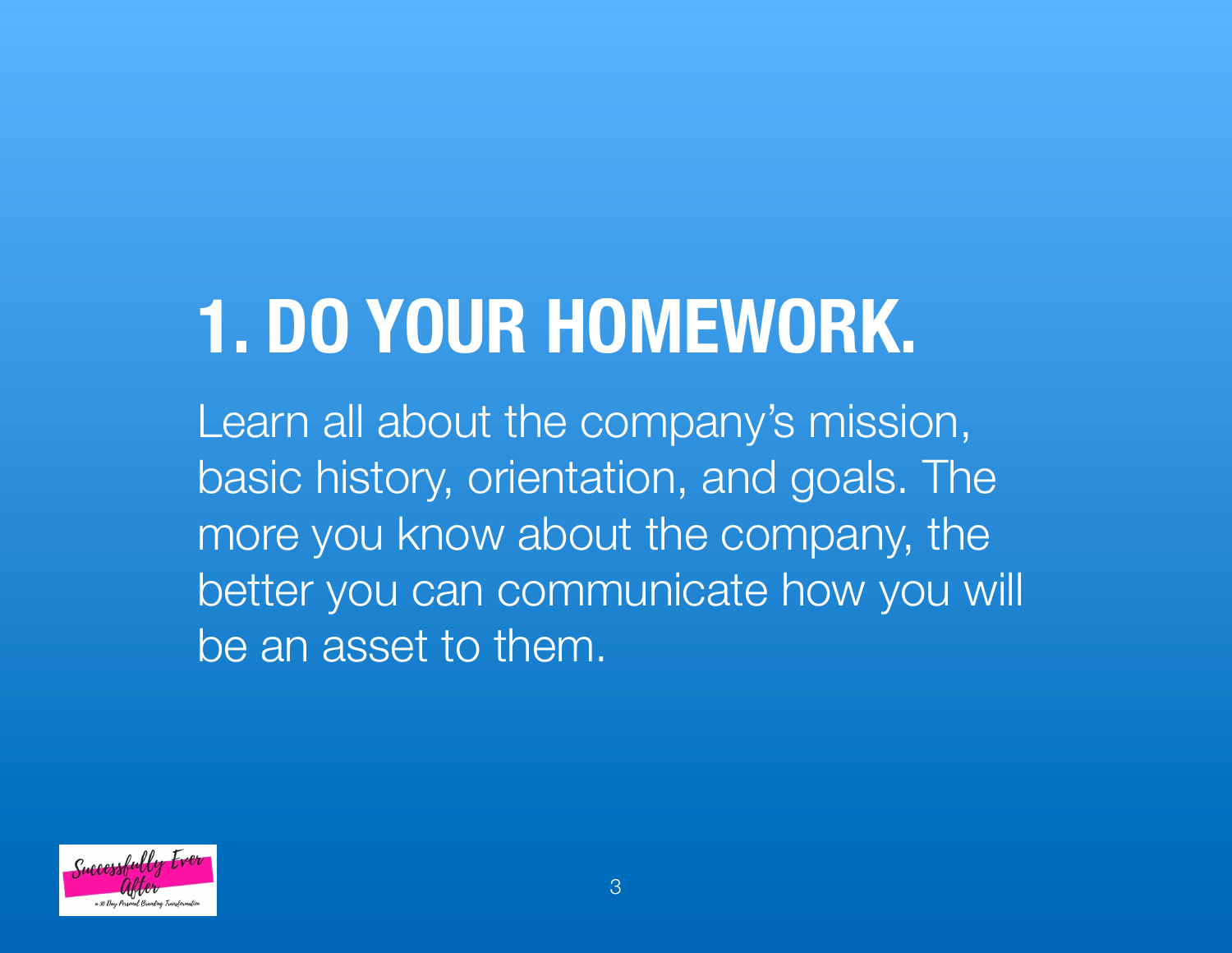## **2. PREPARE.**

Write down any questions you might have about the company and the job. Bring them with you and ask the interviewer when the time is right.

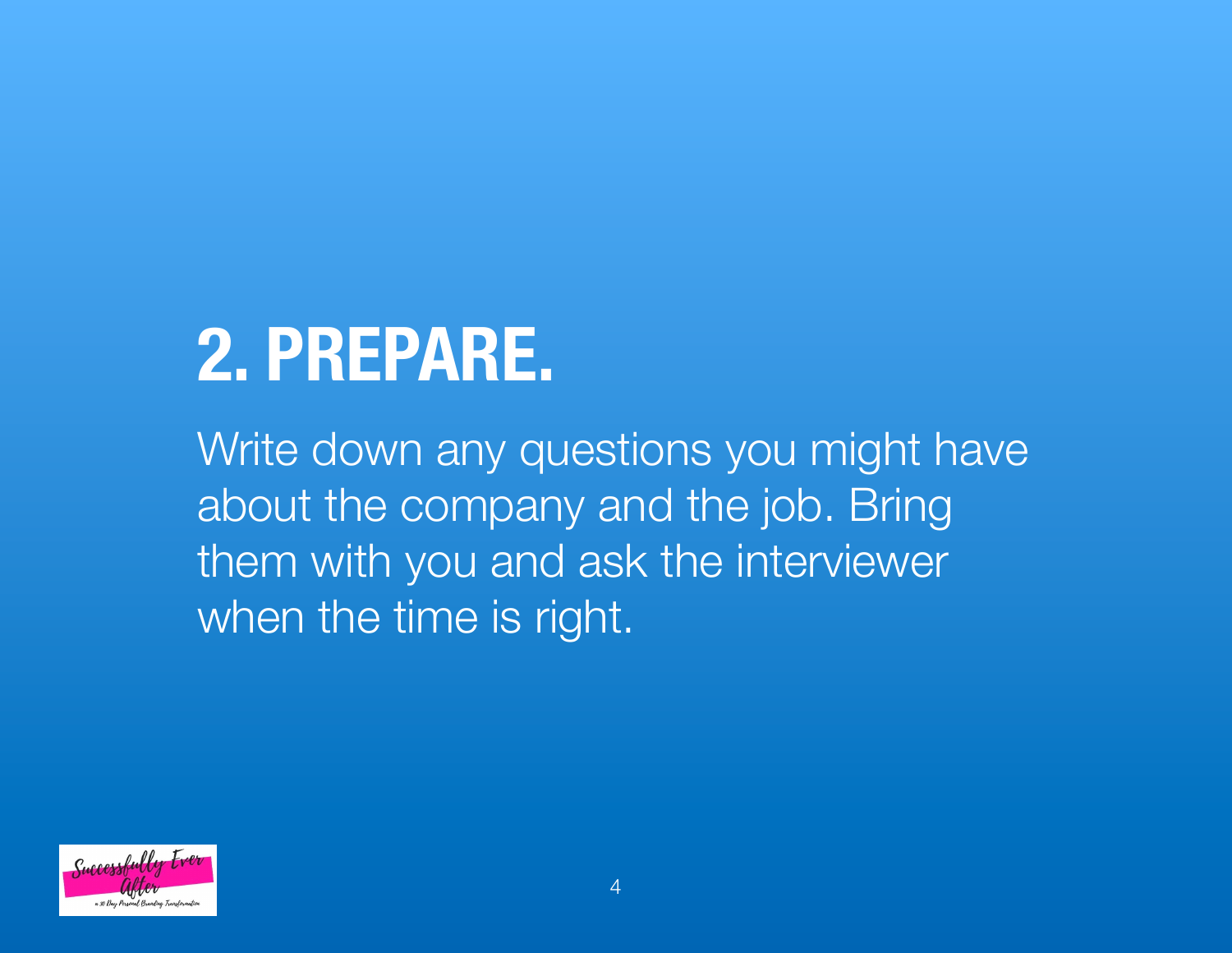#### **3. BRAG A LITTLE.**

Consider five things you accomplished during your last job and find a way to work them into your interview.

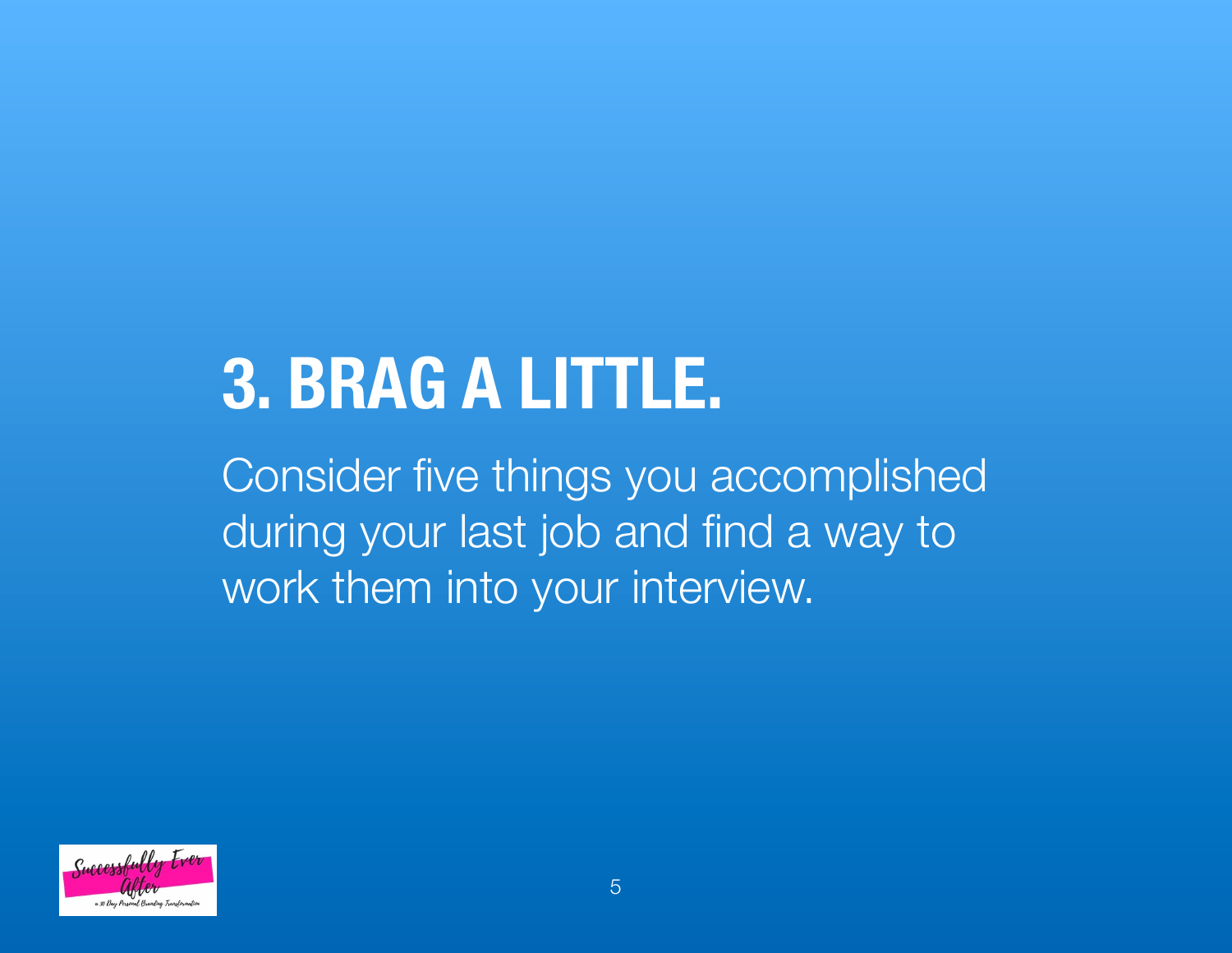#### **4. PRACTICE MAKES PERFECT.** Practice your interview with others beforehand. It helps remove some of the fear and nervousness you may have about the interview.

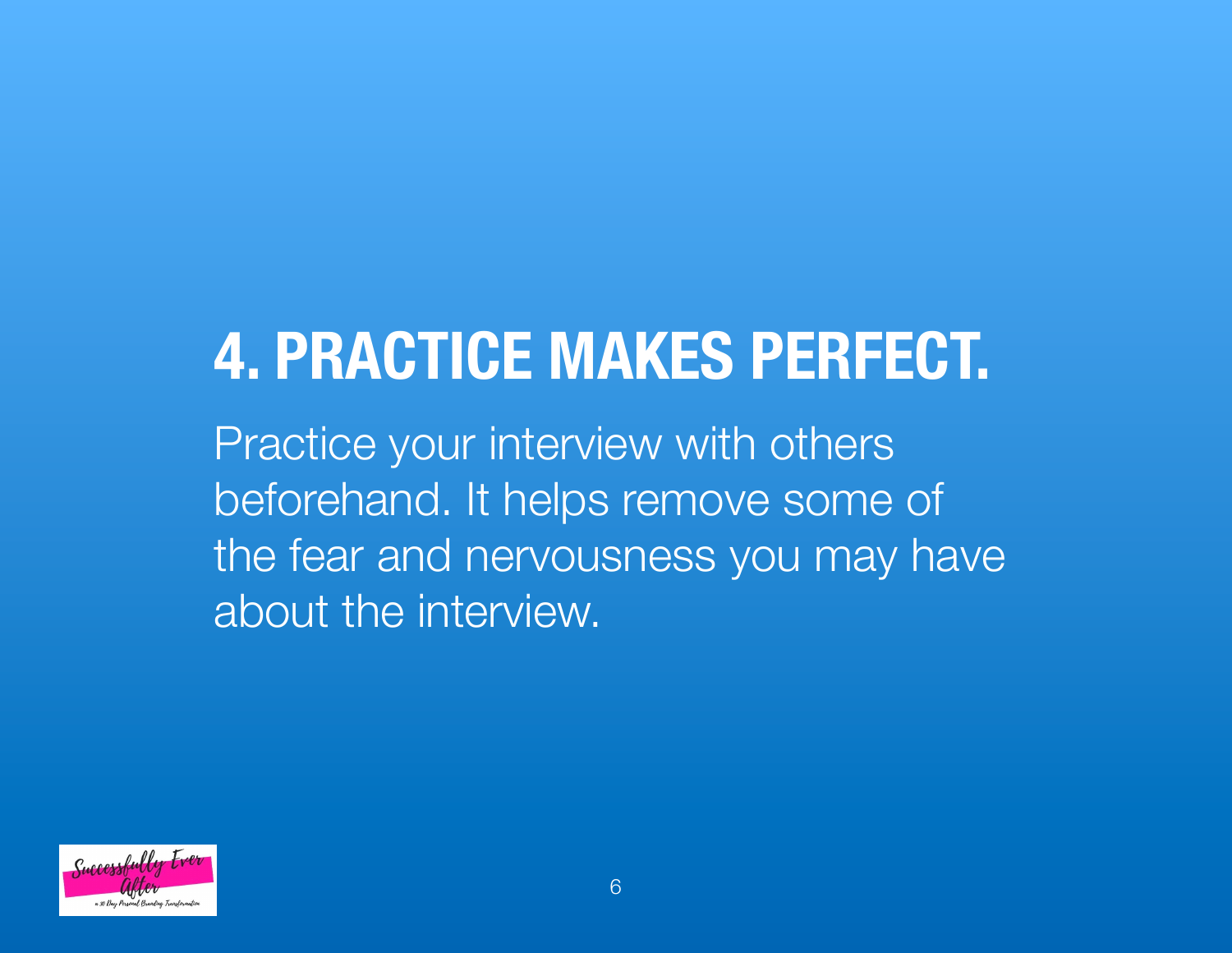### **5. SOCIAL CLEANUP.**

If you have a social networking page, make sure it's clean. Many interviewers are starting to look at those pages. In other words, you don't want pictures of yourself in compromising poses to affect your interview.

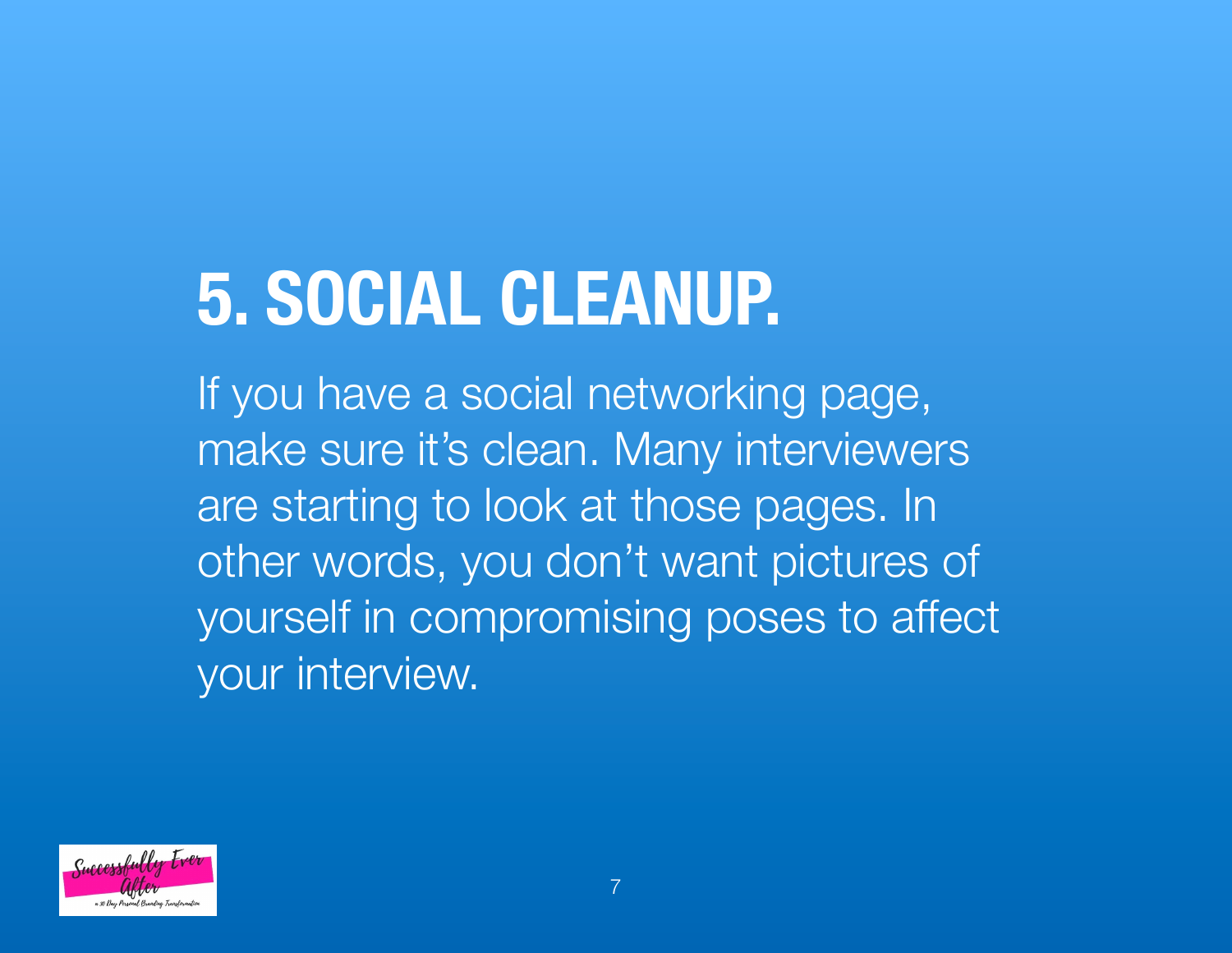## **6. KNOW THE JOB.**

Know what the job entails and customize your answers to fit that description. In other words, you'll want to highlight your experience as it relates to the job.

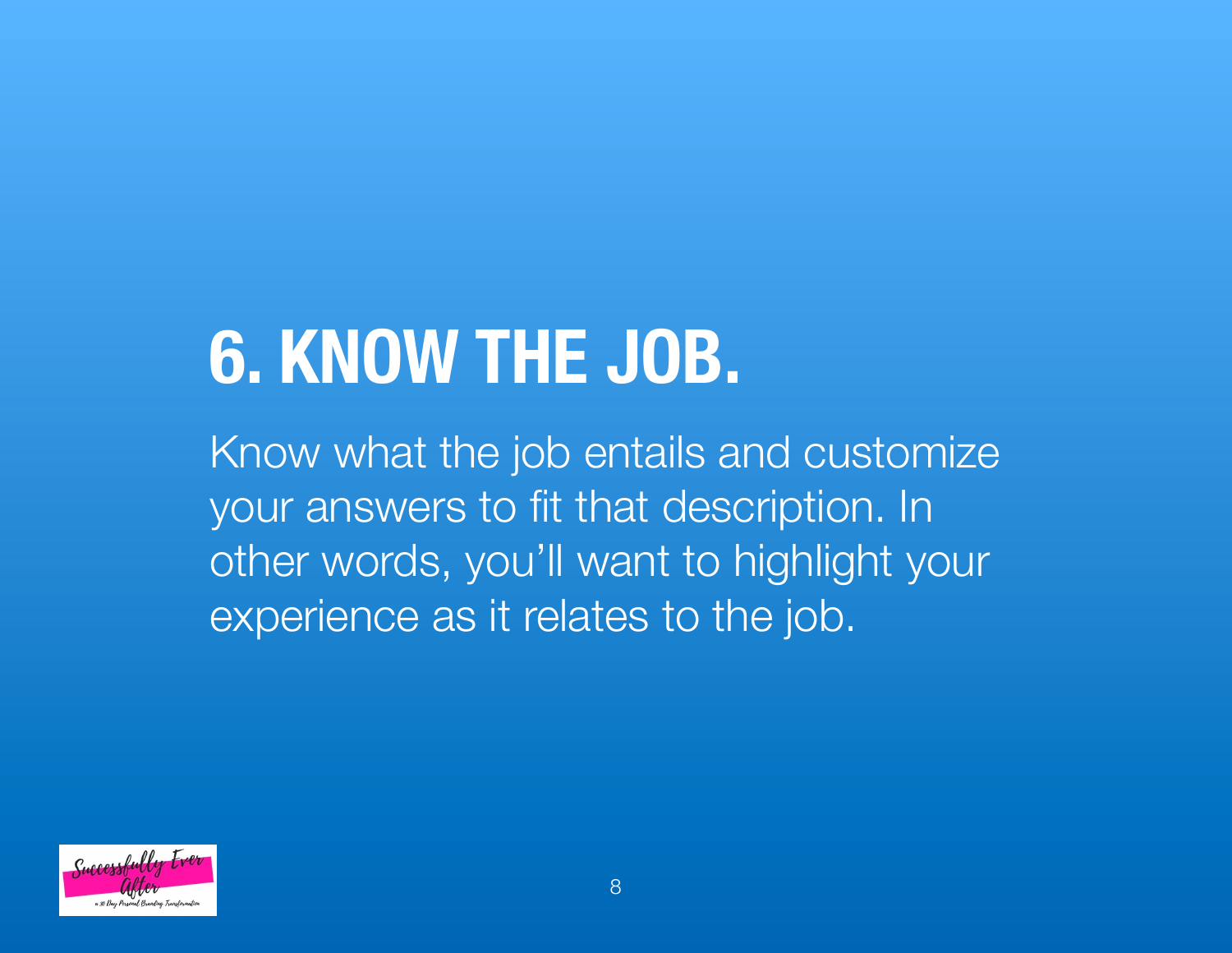#### **7. BE ON TIME.**

Arrive on time, or ideally, 5 to 10 minutes before the scheduled interview, to make the best impression.

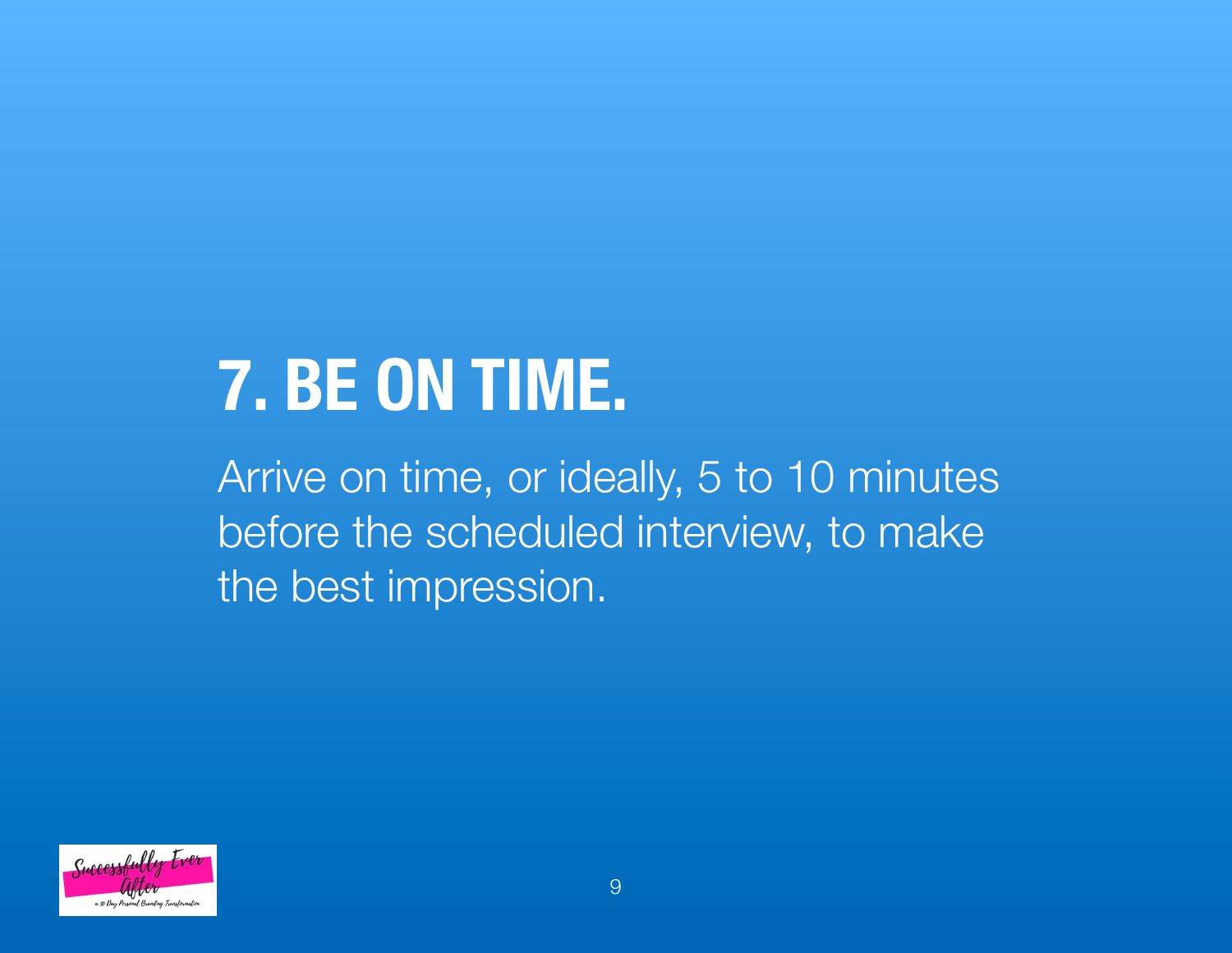# **8. SMELL LIKE SUCCESS.**

It may sound rather ridiculous, but ensure you smell pleasing. At the same time, don't try to overpower the interviewer with too much perfume or cologne. Be clean and fresh, yet subtle.

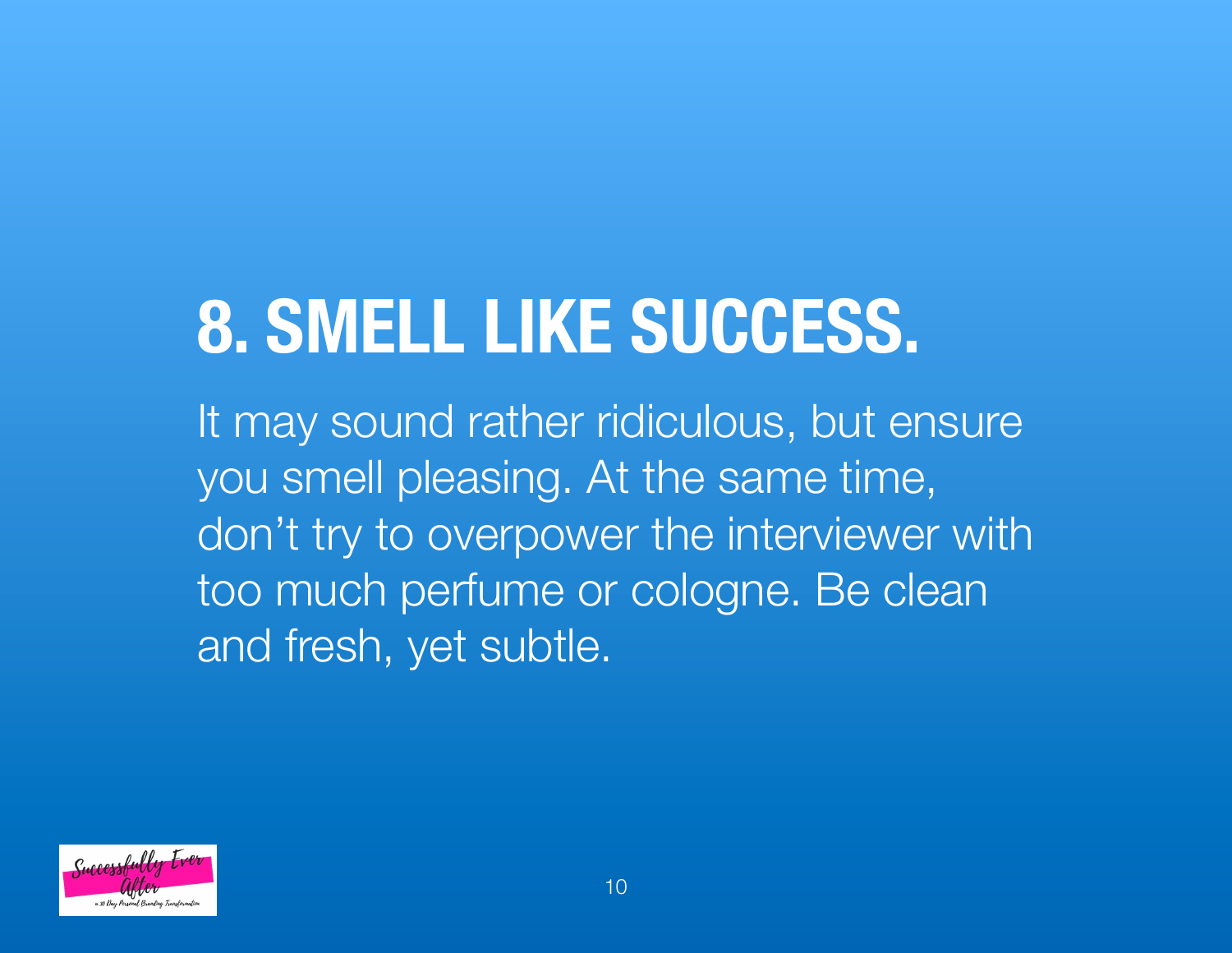## **9. SMILE.**

A pleasant smile shows you're warm and approachable. Make sure your teeth are brushed and there is no gum or candy in your mouth.

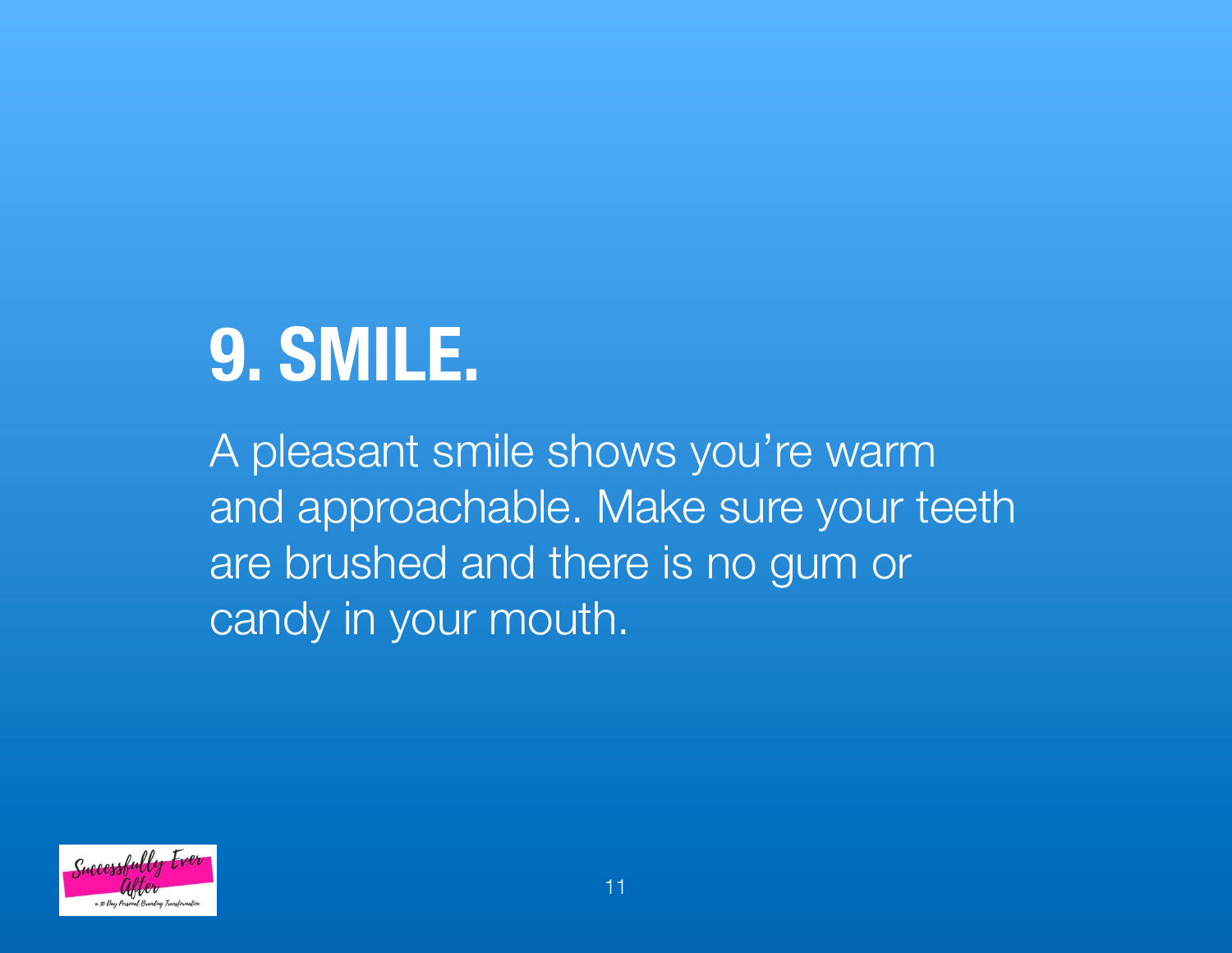#### **10. TURN OFF YOUR CELL PHONE.** During the interview, you're making an impression, so make a good one by leaving the

cell phone off.

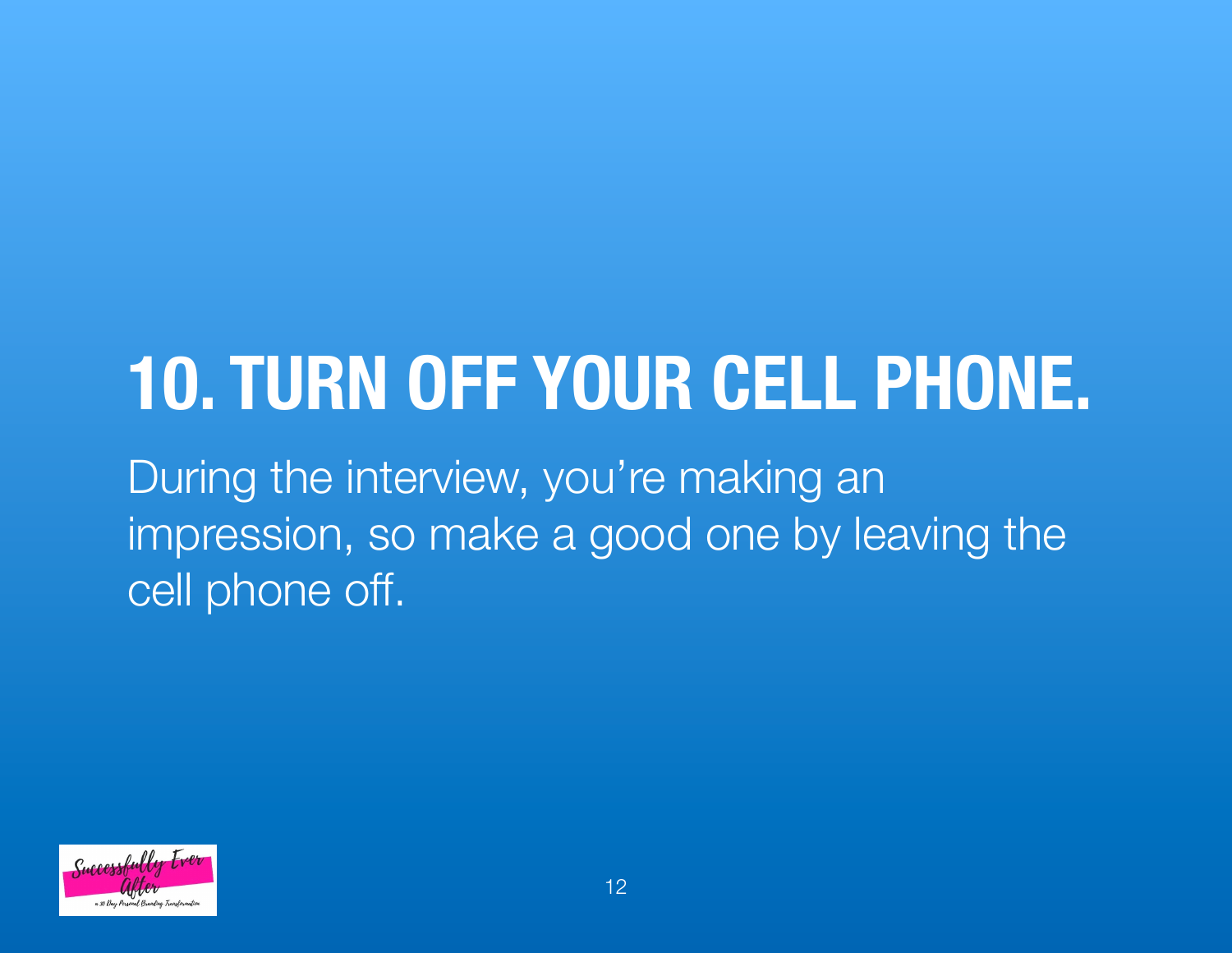## **11. KNOW WHAT YOU WANT.**

What do you want to accomplish as an employee? Know what you want and clearly express these desires to the interviewer.

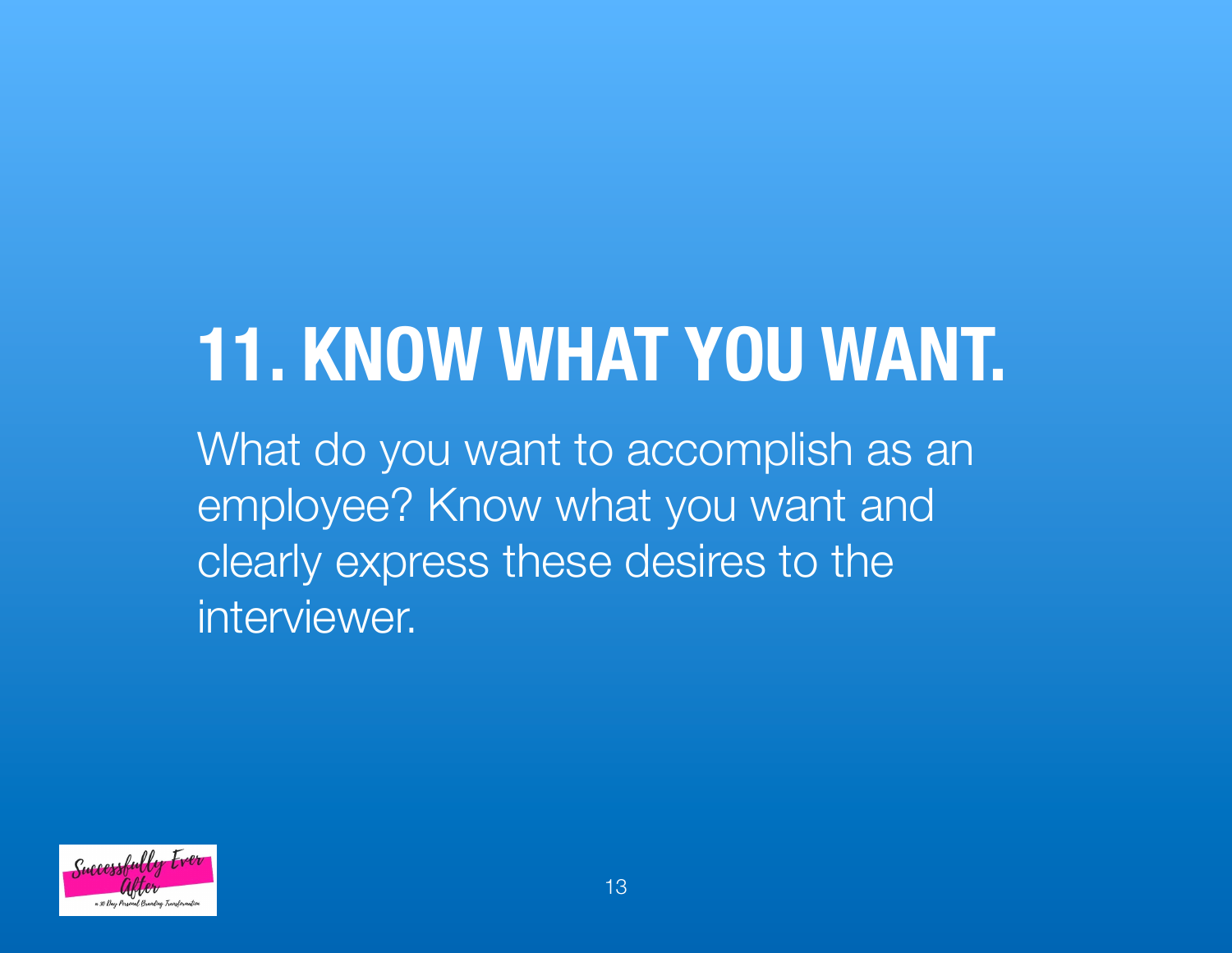## **12. DRESS PROFESSIONALLY.**

Dress better than you would for the job itself. Be sure your clothes, hair, and nails are clean and neat, and fit with the company culture.

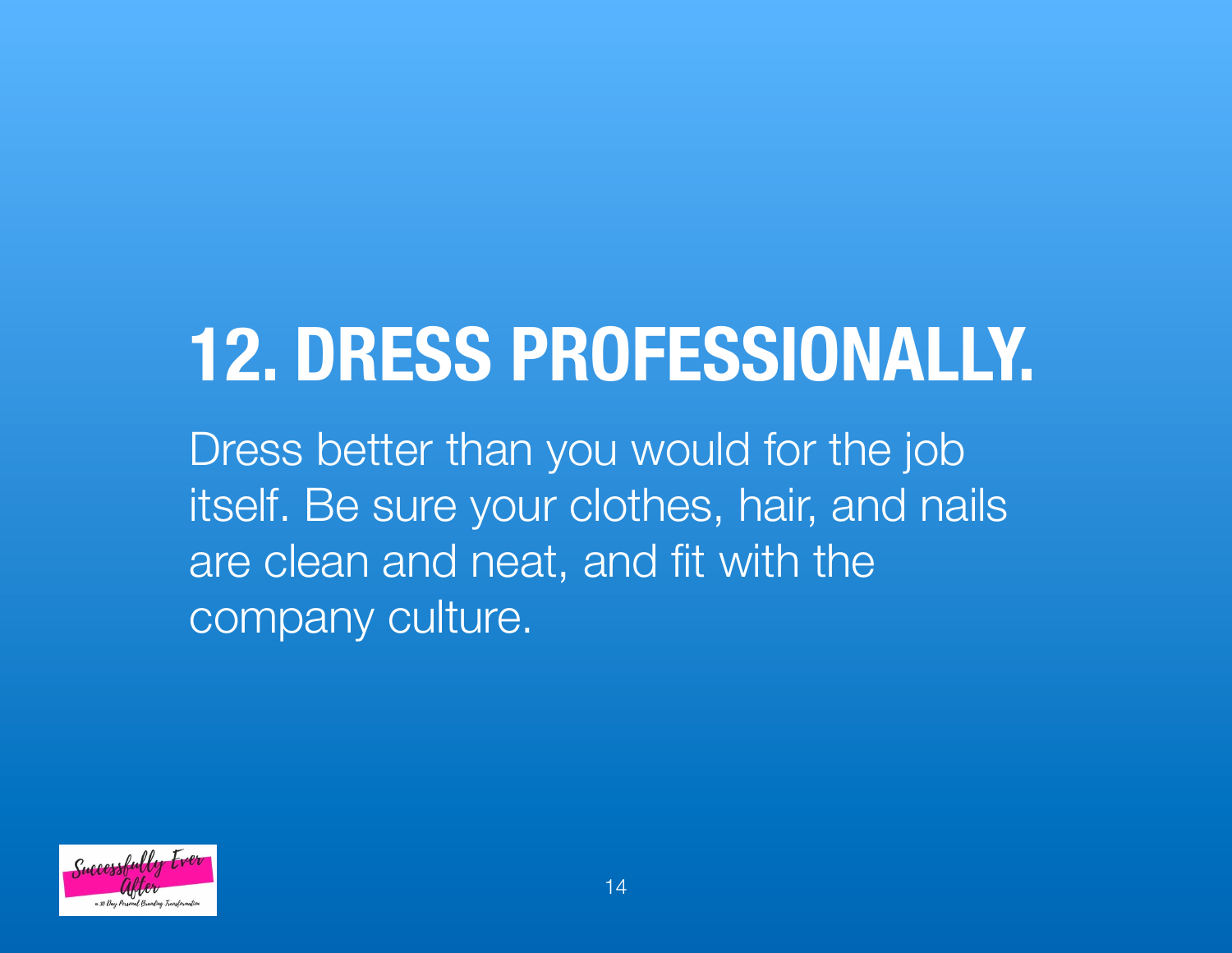# **13. MAKE EYE CONTACT.**

Failure to look at an interviewer in the eye can be misinterpreted to mean you're hiding something. Be straight forward and direct.

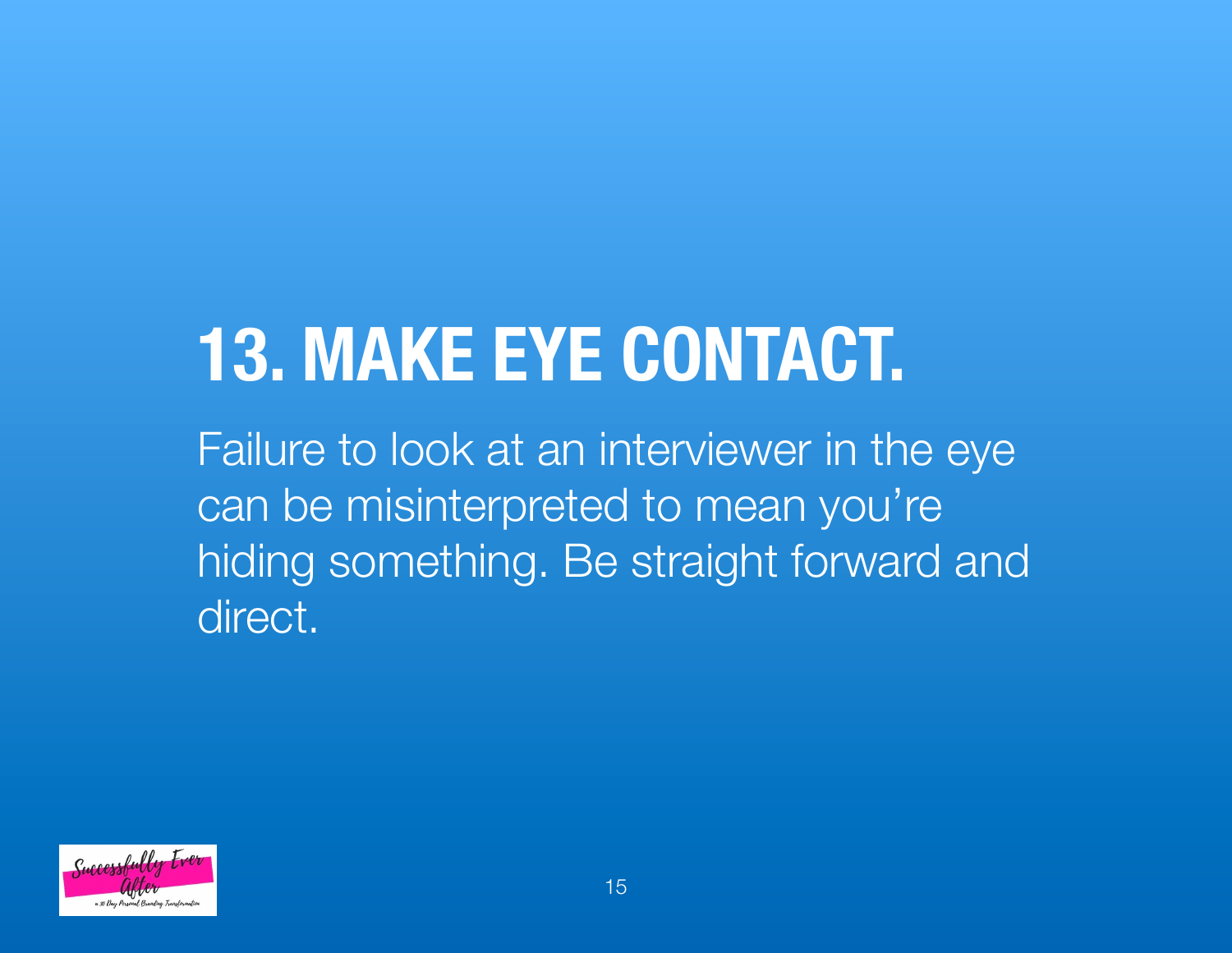# **14. SHAKE HANDS FIRMLY.**

Your handshake says a lot about you and should be memorable. Practice being firm and professional with your handshake.

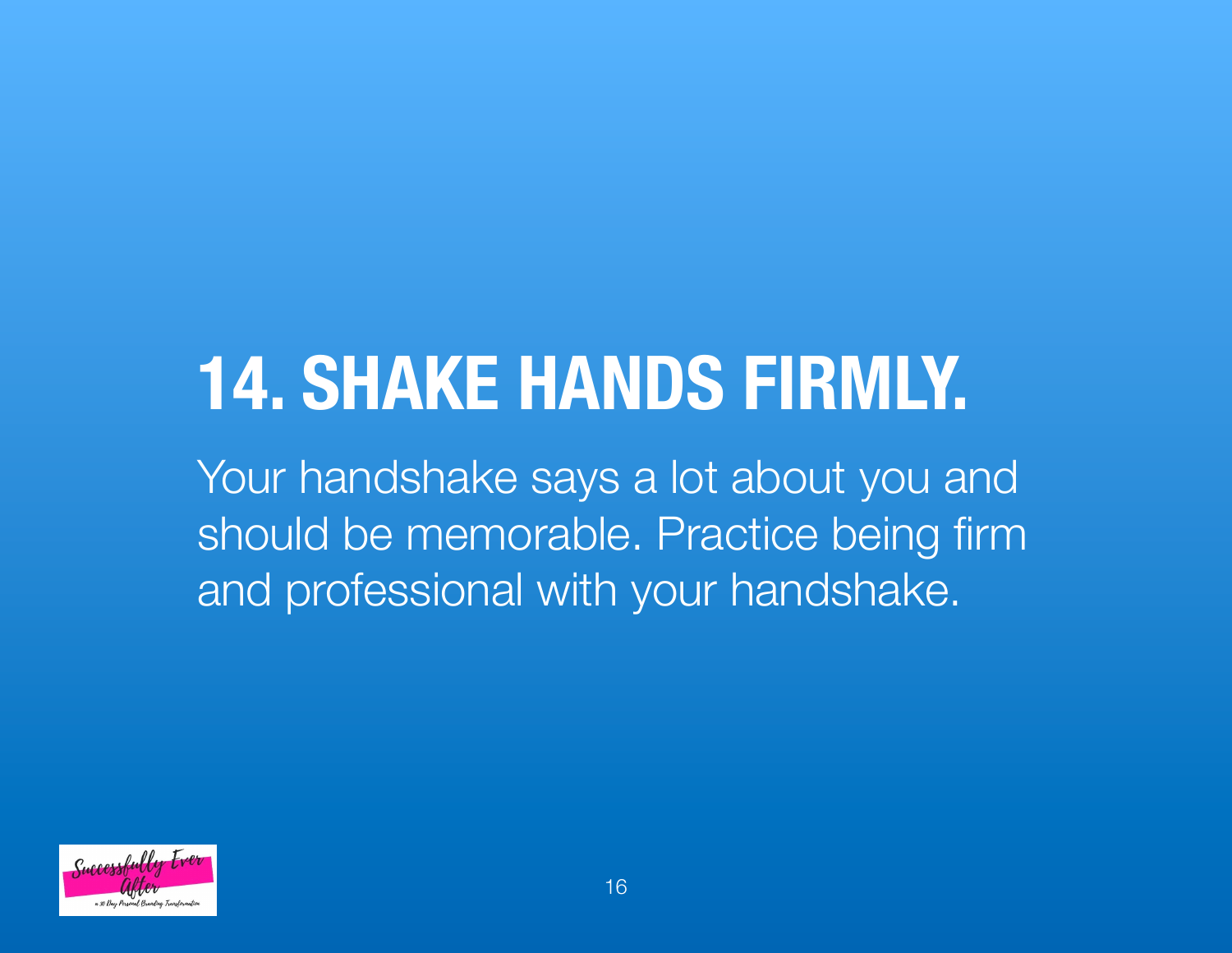#### **15. HAVE A POSITIVE ATTITUDE.** Express a genuine interest in what's going on around you. Let your positive attitude show!

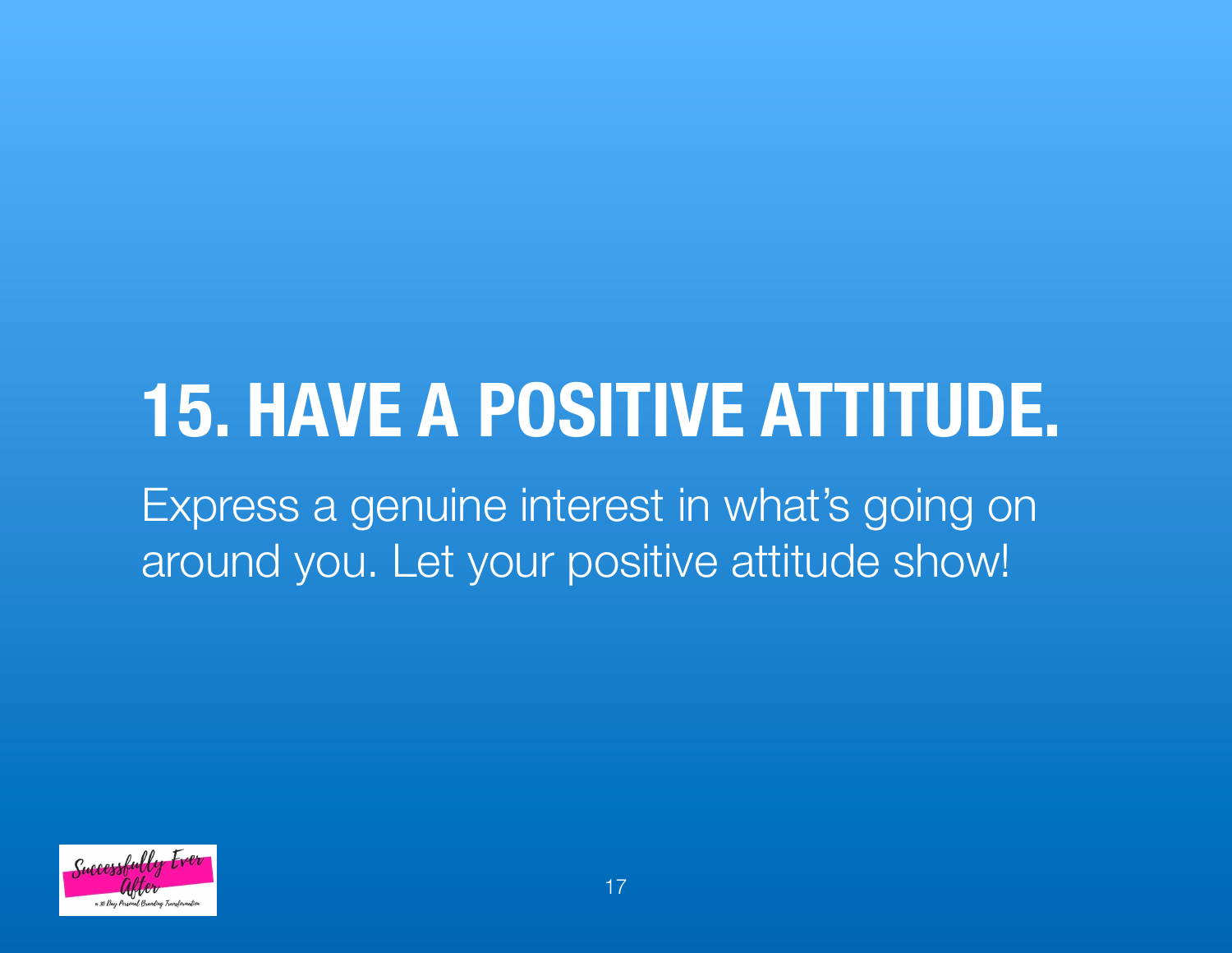#### **16. STAY CALM, COOL, AND COLLECTED.** Relax. They probably won't bite, even if you don't get the job.

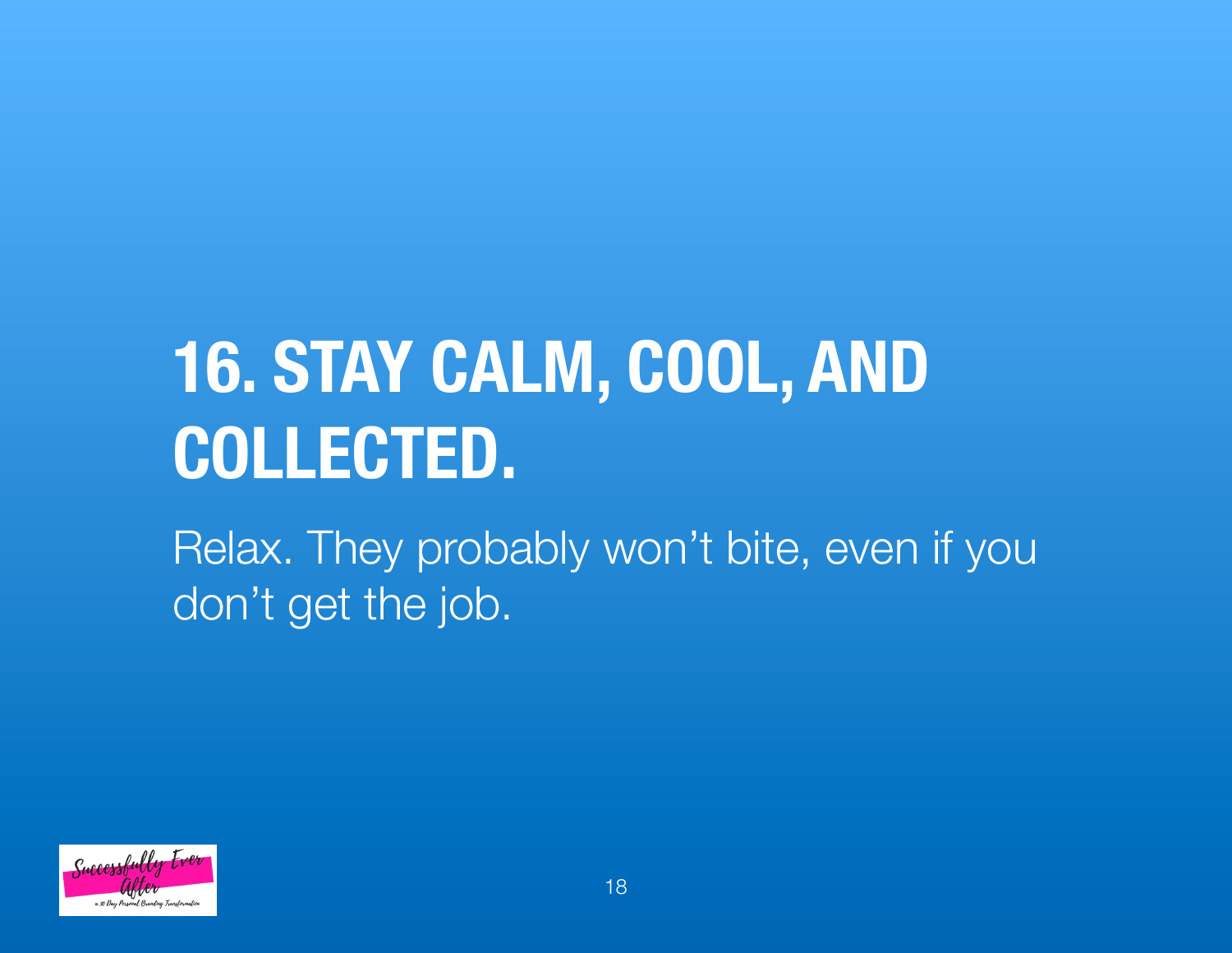## **17. GIVE POSITIVE RESPONSES.**

If the interviewer asks about your weaknesses, mention a small weakness and what you're doing positively to change it.

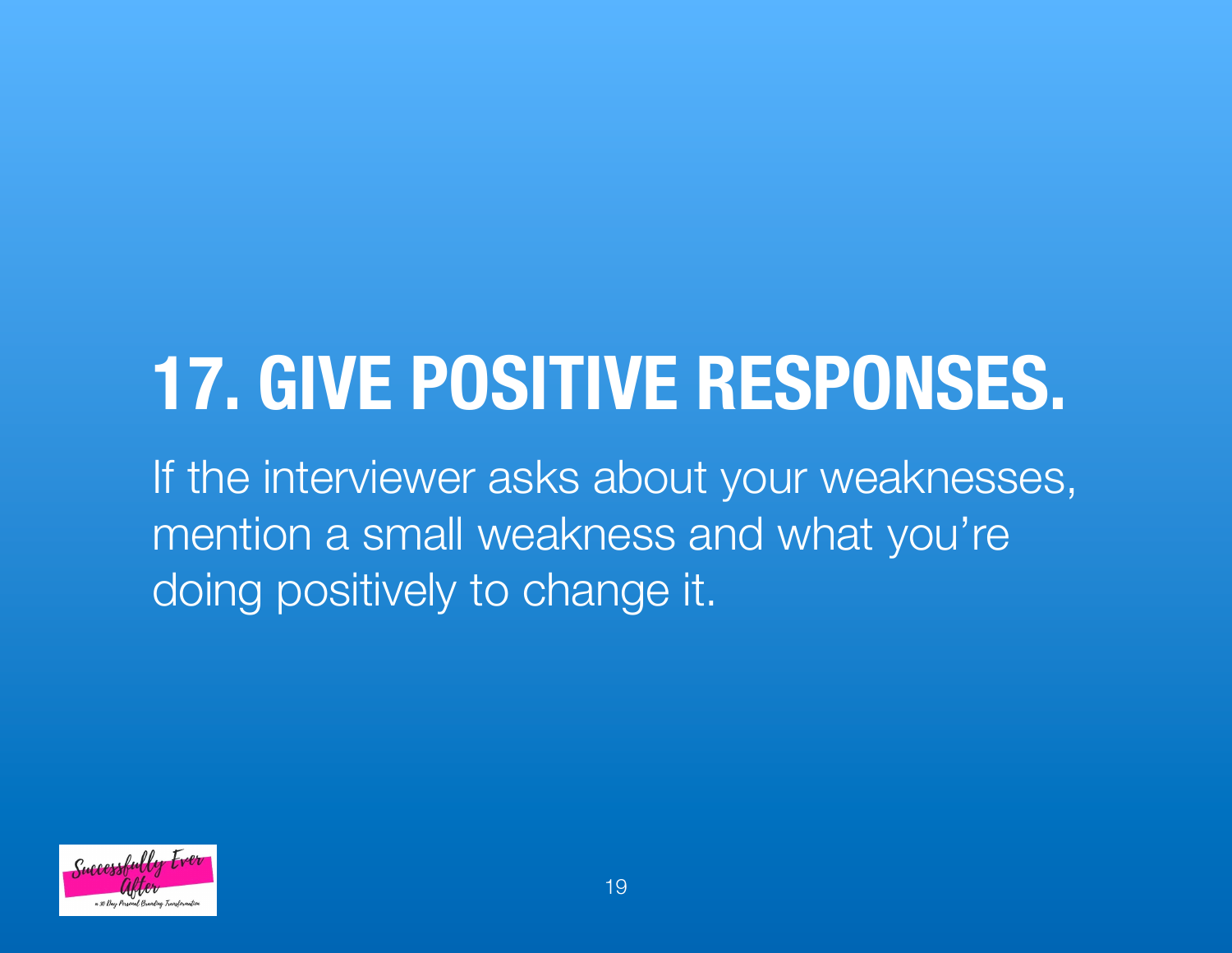# **18. REMEMBER WHY YOU'RE THERE.**

Even if it appears informal, still be aware that it's a job interview. Be conscious about what you're saying and doing to everyone, especially any administrative assistants or potential colleagues.

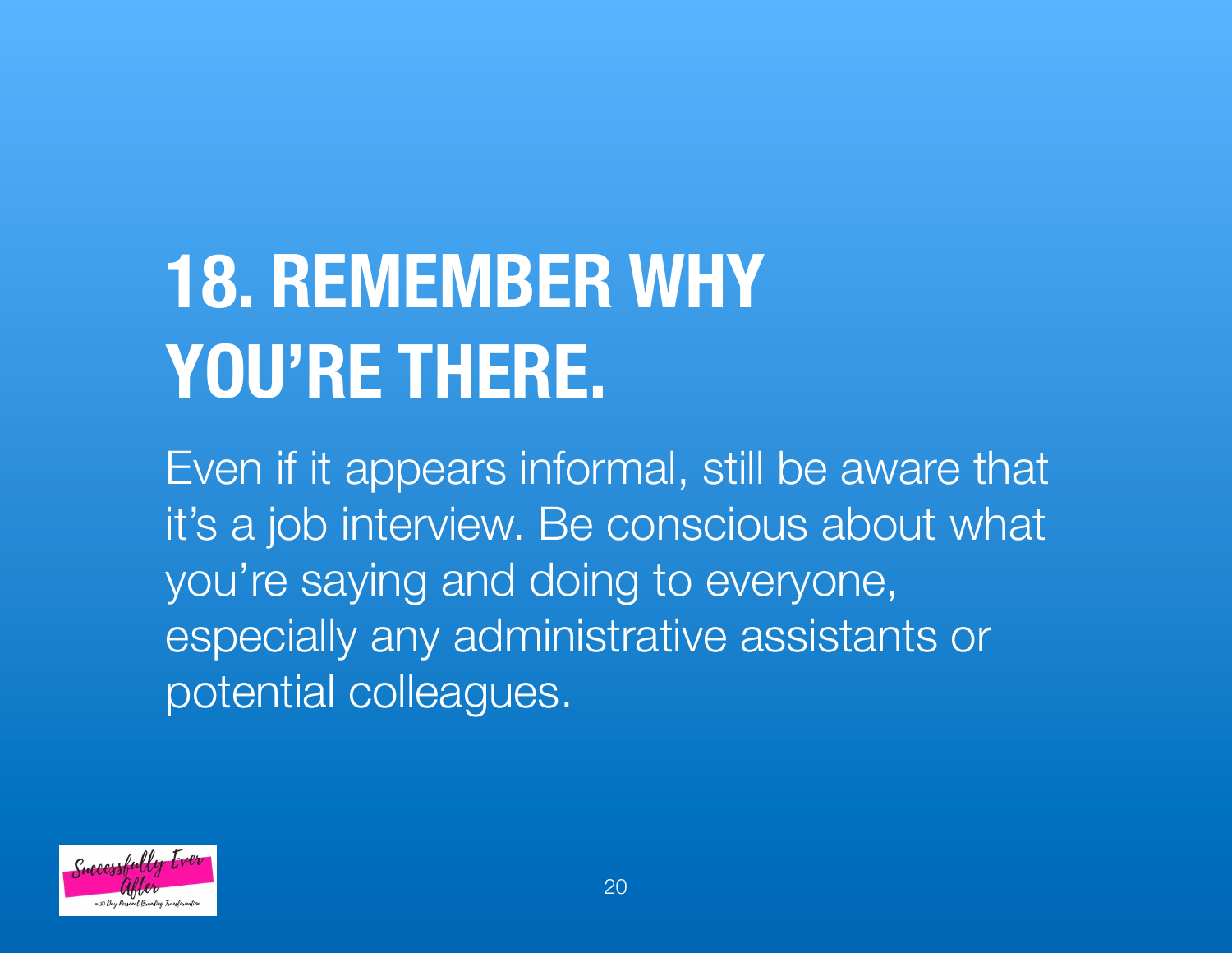#### **19. SELL YOURSELF.**

Show the interviewer why the company should hire you by capturing everything the resume couldn't.

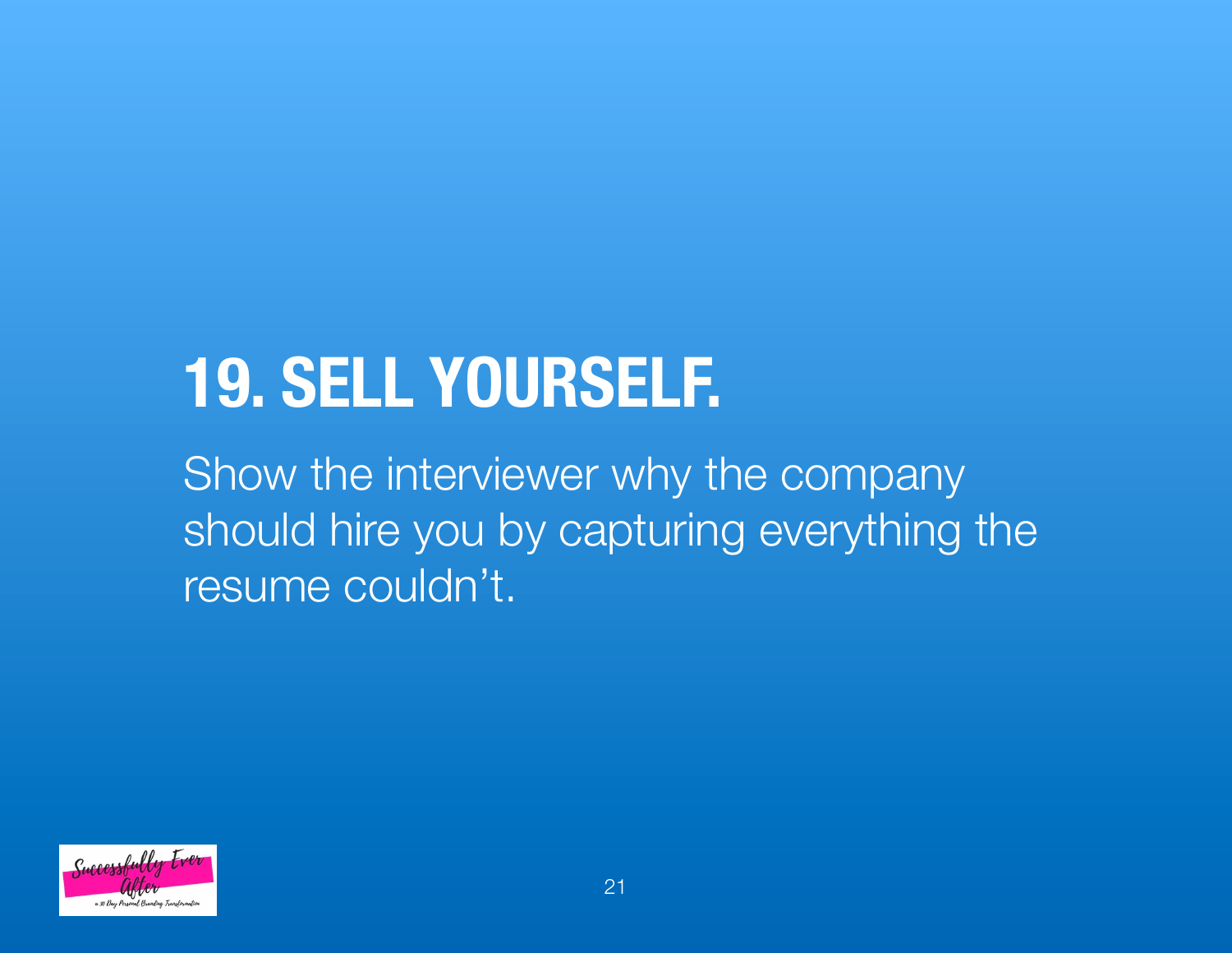# **20. ASK IMPORTANT QUESTIONS.**

Your questions show how serious you are about the position and show-off your critical thinking skills.

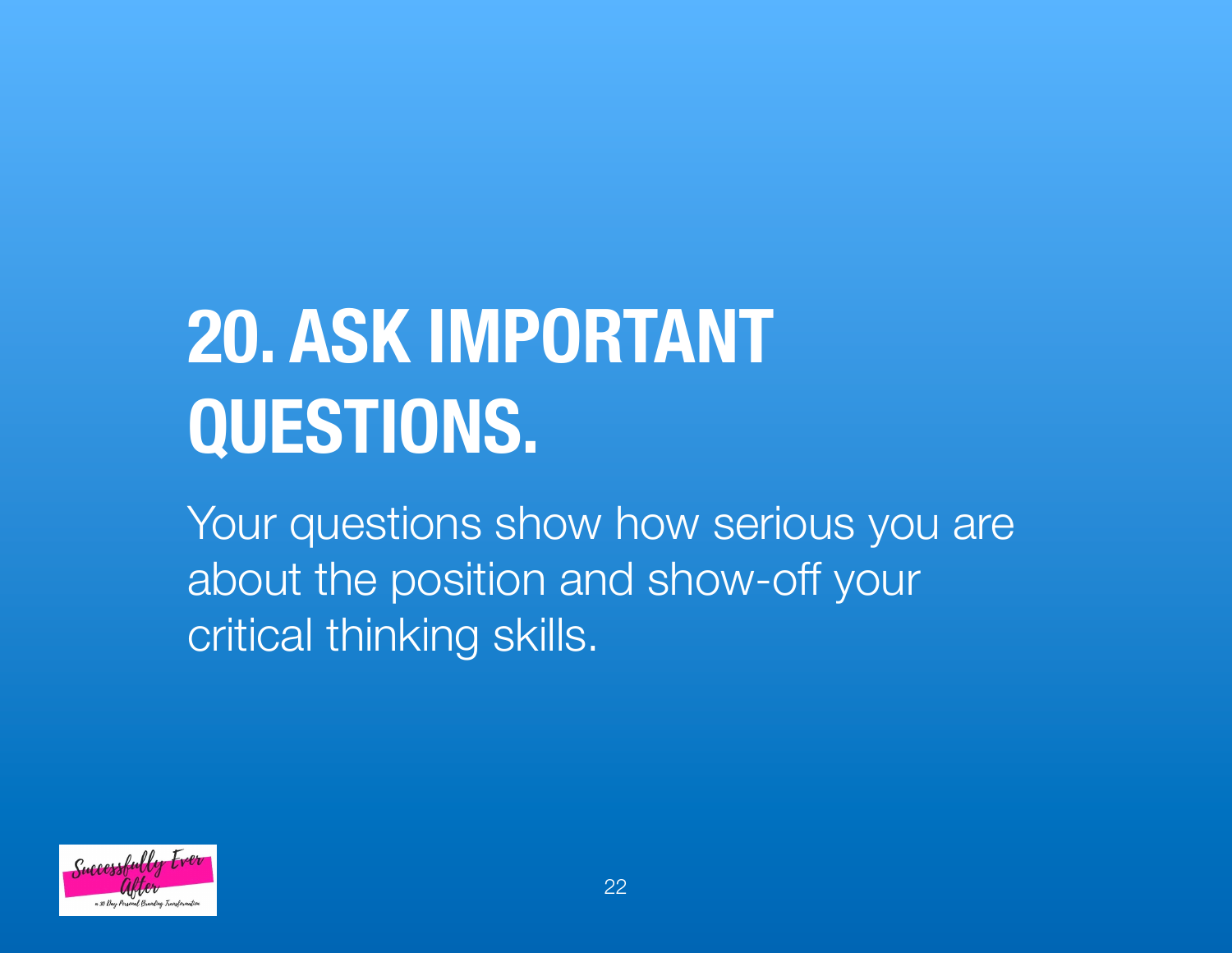# **21. SPEAK AS IF YOU HAVE THE JOB.**

Say "I will," or "I would." It places you in the position and helps remove doubt. It also shows your confidence and willingness to work in a team setting.

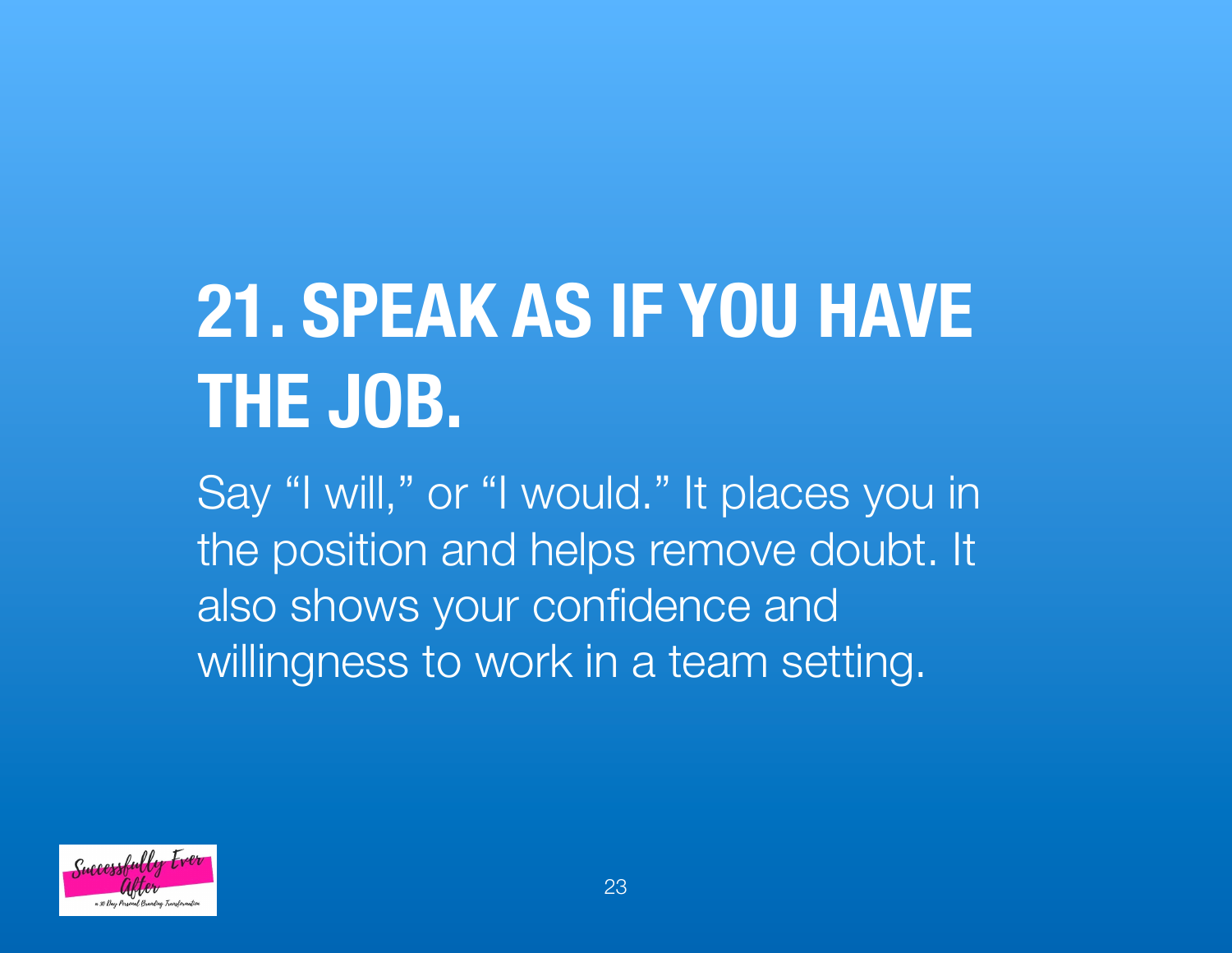#### **22. PLAY UP YOUR STRENGTHS.**

Focus on three or four strengths as they relate to the job and express these clearly during the interview.

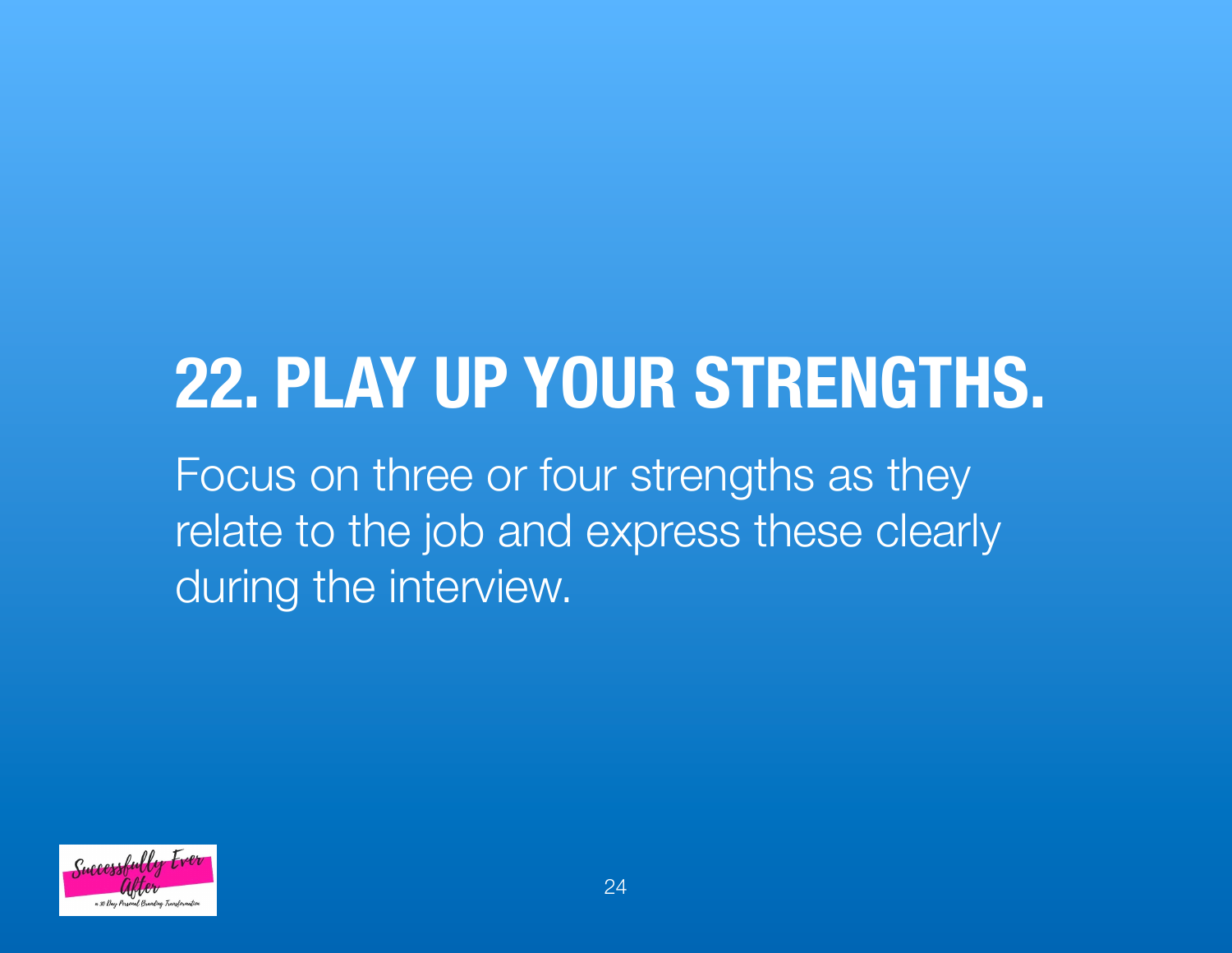### **23. STAY PROFESSIONAL.**

Stay focused on your qualifications for the job and only mention personal matters when asked specifically about them.

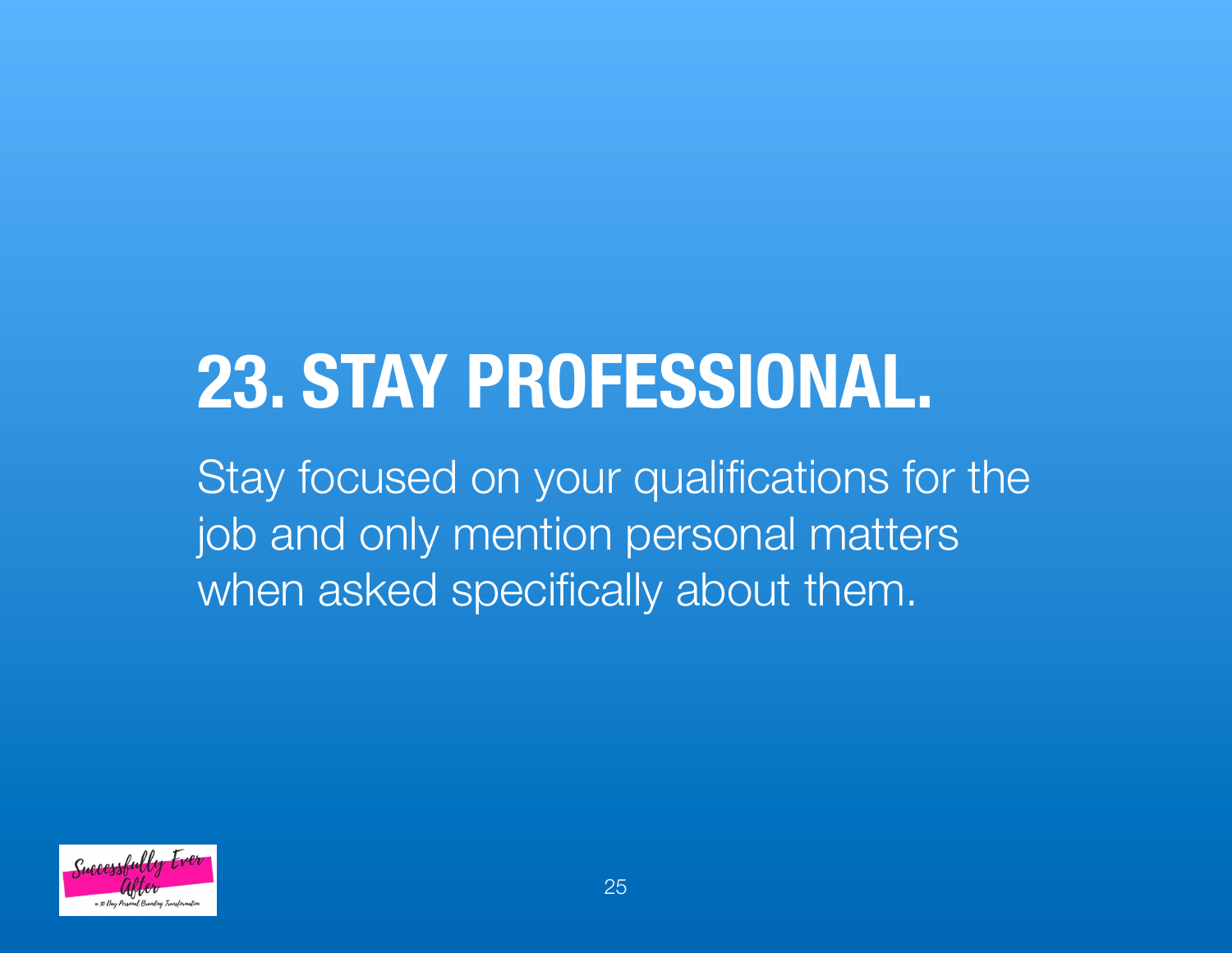#### **24. BE MEMORABLE.** Be polite and gracious. Say thank you and goodbye in a friendly and courteous way.

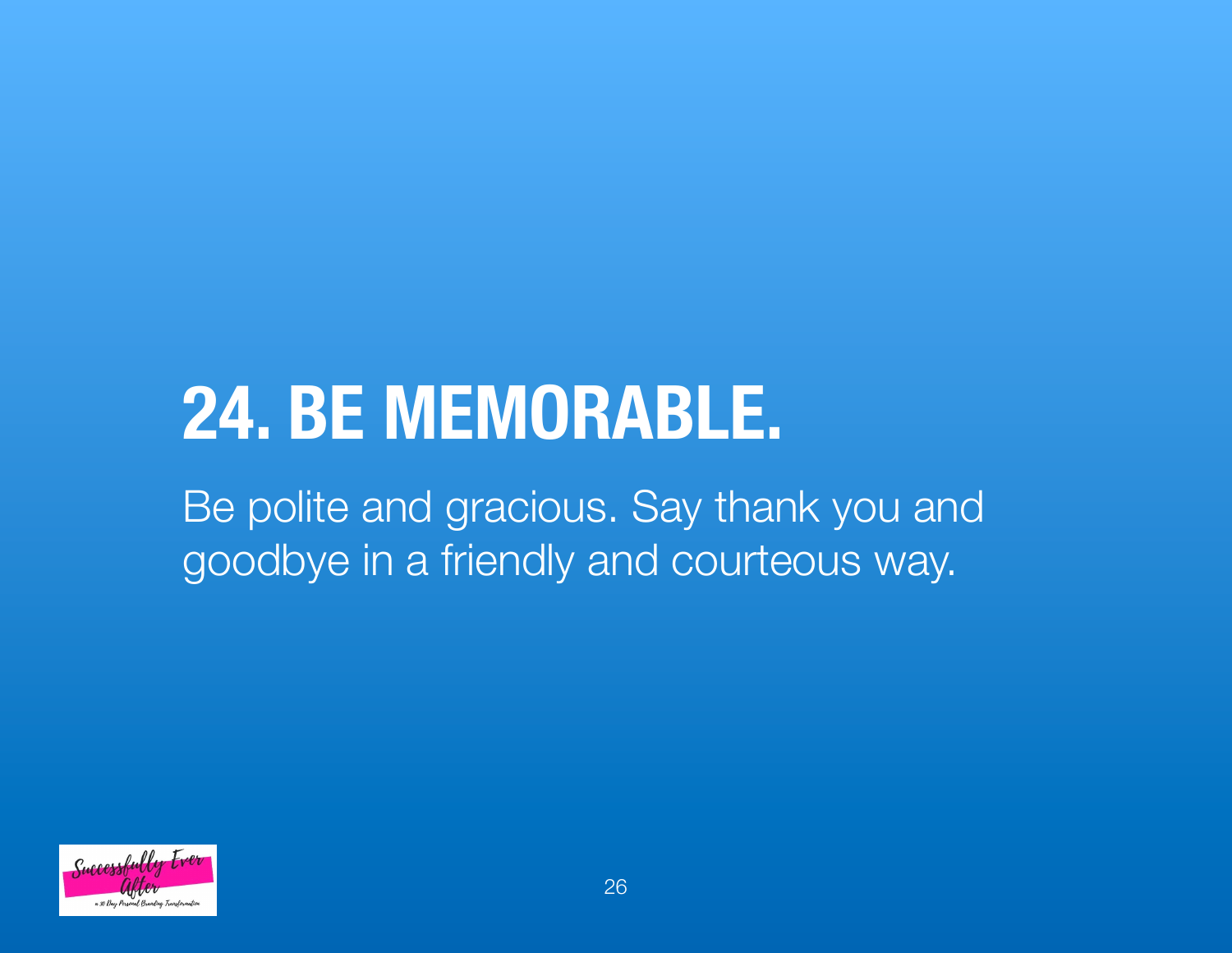## **25. FOLLOW UP.**

Send a follow-up email to the interviewer within one or two days and thank him or her for the opportunity.